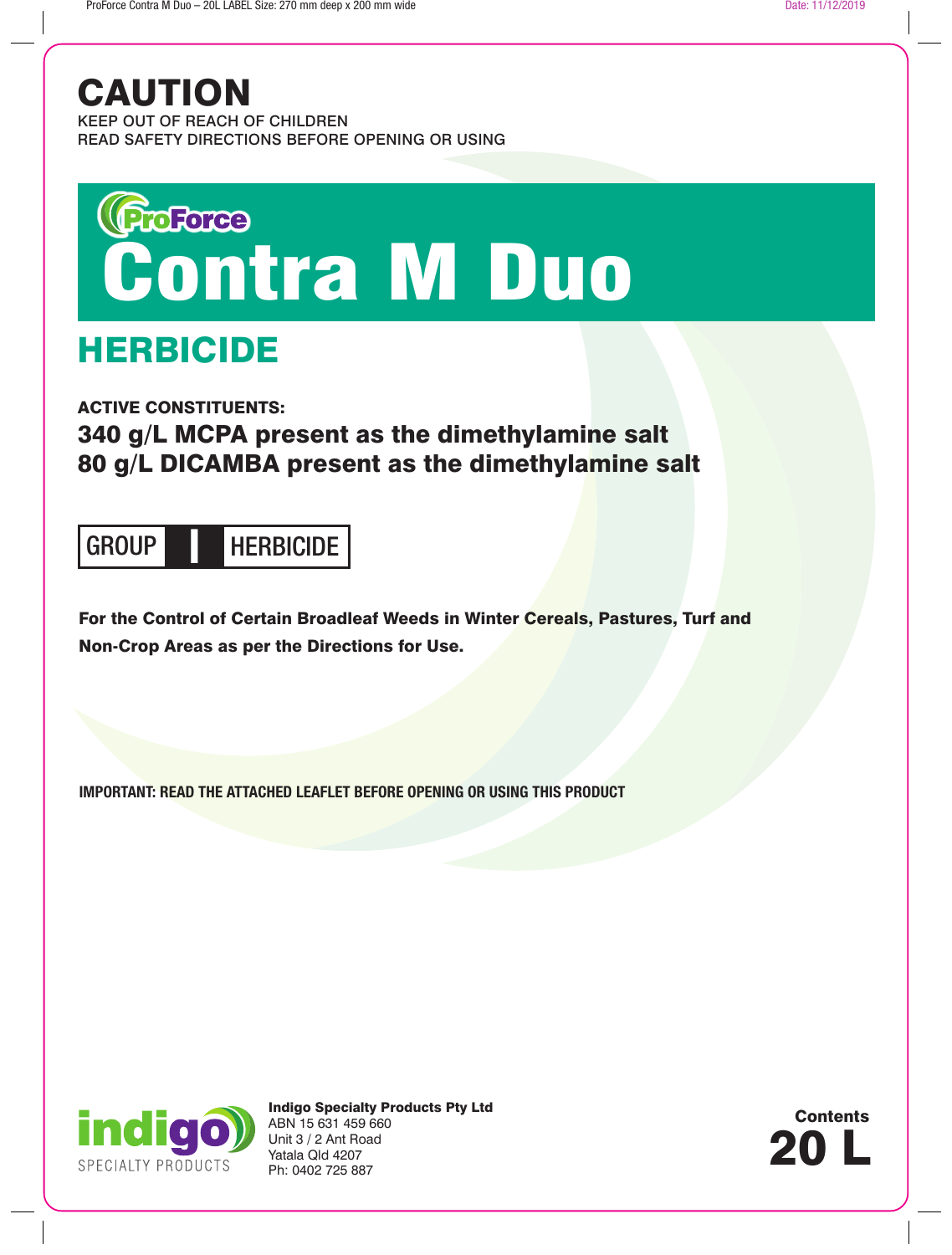## HERBICIDE Grance **The Contra M Duo**

#### **STORAGE AND DISPOSAL**

Store in the closed, original container in a dry, cool, well-ventilated area away from children, animals, food, feedstuffs, seed and fertilizers. DO NOT store for prolonged periods in direct sunlight. Triple rinse containers before disposal. Add rinsings to spray tank. DO NOT dispose of undiluted chemicals on-site. If recycling, replace cap and return clean container to recycler or designated collection point.

If not recycling, break, crush or puncture and deliver empty packaging to an approved waste management facility. If an approved waste management facility is not available bury the empty packaging 500mm below the surface in disposal pit specifically marked and set up for this purpose clear of waterways, desirable vegetation and tree roots, in accordance with relevant Local, State or Territory government regulations. Do not burn empty containers or product.

#### **SAFETY DIRECTIONS**

Harmful if absorbed by skin contact, inhaled or swallowed. Will irritate the eyes and skin. DO NOT inhale vapour. Repeated exposure may cause allergic disorders. When opening container and preparing spray wear cotton overalls buttoned to the neck and wrist, washable hat, elbow-length PVC gloves, face shield or goggles. When using the prepared spray wear cotton overalls buttoned to the neck and wrist, washable hat and elbow length PVC gloves. If product in eyes, wash out immediately with water. If product on skin, immediately wash area with soap and water. After use and before eating, drinking or smoking, wash hands, arms and face thoroughly with soap and water. After each day's use, wash gloves, face shield and contaminated clothing.

#### **FIRST AID**

If poisoning occurs, contact a doctor, or Poisons Information Centre. Phone Australia 13 11 26, New Zealand 0800 764 766.

### **SDS**

Additional information is listed in the safety data sheet (SDS). A safety data sheet for ProForce CONTRA M DUO Herbicide is available from Indigo Specialty Products Pty Ltd on request.

#### **CONDITIONS OF SALE:**

Seller warrants that the product conforms to its chemical description and is reasonably fit for the purposes stated on the label when used in accordance with directions under normal conditions of use. No warranty (other than non-excludable statutory warranties) of merchantability or fitness for a particular purpose, express or implied, extends to the use of product contrary to label instructions, or under off-label permits not endorsed by Indigo Specialty Products Pty Ltd or under abnormal conditions. Indigo Specialty Products Pty Ltd accepts no liability for any loss or damage arising from incorrect storage, handling or use.

**DIAL 000** POLICE OR FIRE BRIGADE SPECIALIST ADVICE IN AN EMERGENCY ONLY **0417 653 654** ALL HOURS – AUSTRALIA WIDE



Batch No.

Date of **Manufacture** 

APVMA Approval No.: 88327/122176

IN A TRANSPORT **EMERGENCY**